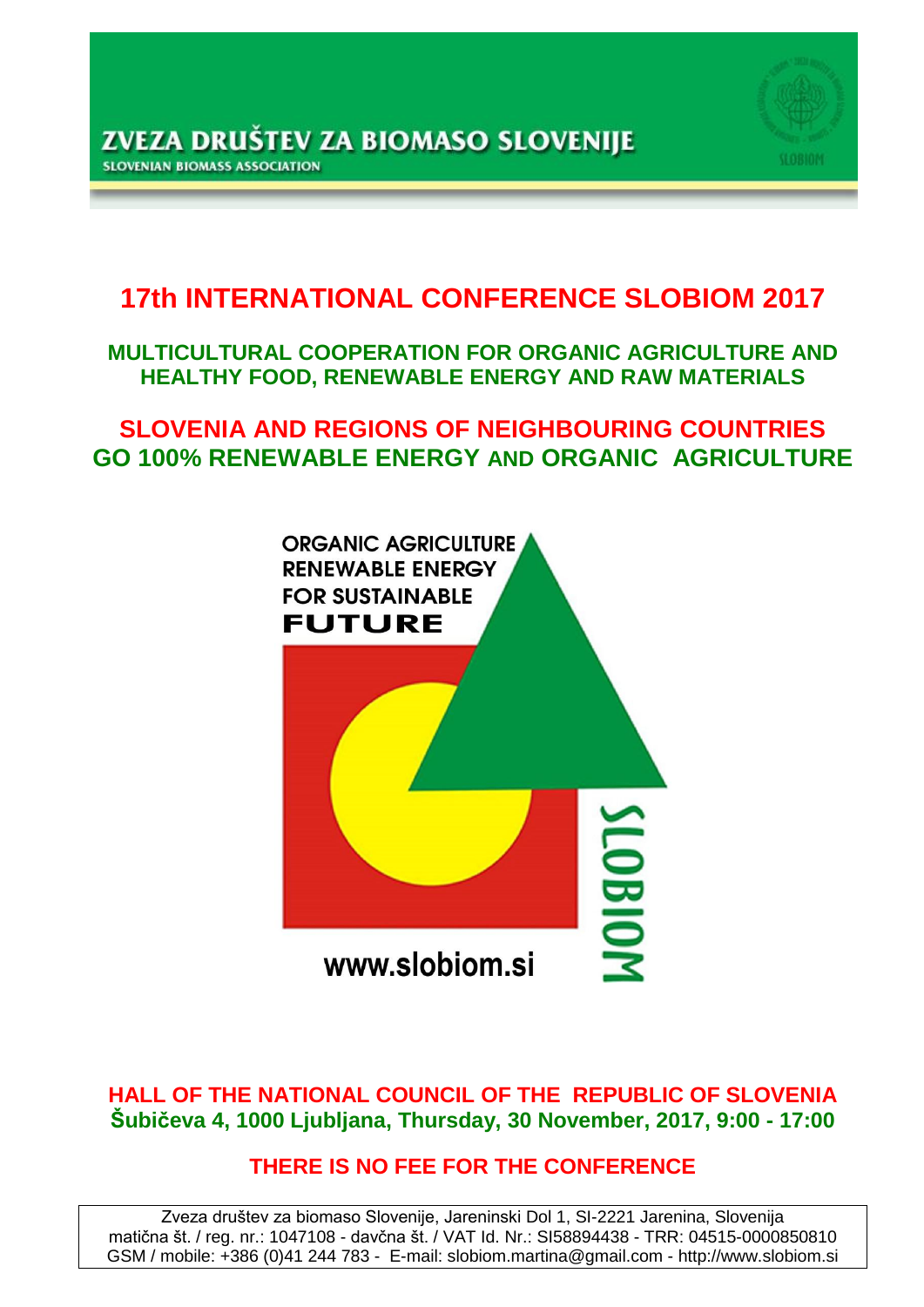

#### **Dear Sir/Madam,**

You are kindly invited on 30 November to the Hall of the National Council of the Republic of Slovenia to participate at the 17<sup>th</sup> SLOBIOM International Conference, focusing on

#### **SLOVENIA AND NEIGHBOURING COUNTRIES GO 100% RENEWABLE ENERGY AND ORGANIC AGRICULTURE**

Our generation is annually paying arrond 550 billion USD to support fossil fuel energy production, and thereby destroying our planet and our health, when more than 1billion people are without access to water and electricity. Health and Environment Alliance [\(HEAL\)](http://www.env-health.org/) stated that in Europe we are paying for subsidies 112 billion EUR a year, while in G20 countries are paying 416 billion EUR and the health costs are around 2600 billion EUR. The world hunger after steadily declining for over a decade is again on the rise, driven by conflicts and climate change. The impact of global temperature increase with all now given weather changes on agriculture is critical to maintain global food supply. According the annual United Nations report on world food security and nutrition 815 million people were affected in 2016. It is expected that figures will raise to 9 billion people by 2050 and 11 billion people by 2100. Feeding that population will require more arable land even as swelling oceans consume fertile coastal zones and river deltas, driving people to seek new places to dwell. In the year 2100 2 billion people could become climate change refugees, due to rising ocean levels, according to Cornell University. A new interactive online map from the Mercator Research Institute on Global Commons and Climate Change (MCC) now illustrates what the reduction of subsidies can contribute to the financing of the infrastructure in each country, reported Franz&Bigi Alt on their [www.sonnenseite.com.](http://www.sonnenseite.com/)

Recognizing the harmful effects of the use of chemically and radioactively polluting energy sources and raw materials as well as industrial agriculture on the human health, on the health of the environment and the socioeconomic health of nations, we are invited our neighbouring countries for closely cooperation in the implementation of renewable energy and organic agriculture for healthy food and to develop green economy for sustainable future. We need emission free world to stop the climate warming, desertification, and loosing of biodiversity, underlined Hans-Josef Fell, President of the Energy Watch Group and World Ambassador to GO 100% RENEWABLE ENERGY. International Renewable Energy Agency is supporting countries in their transition to a sustainable energy future, also in SEE, [www.irena.org.](http://www.irena.org/)

The initiative to go 100% renewable energy and organic agriculture is important for our region,as well as for each country in the world, to find out the best regional solutions to overcome climate change, hunger, chronical deseases and how to realise all 17 United Nations Global Goals for Sustainable Development. After COP23 countries have an opportunity to significantly increase renewable energy ambition within Nationally Determined Contributions (NDCs), said Adnan Z. Amin, IRENA Director-General at press conference in Bonn.

In the morning session key speakers are focusing to the climate change world-wide and in our region, and how to avoid the problematic man-made artificial field pollutions at the earth's atmosphere. The second session is informing us about the innovative biomass co-generation systems for decentral energy and biochar production and how to repowering agriculture with biochar. Biochar is the best way for sustainable carbon sequestration and global soil enhancement. The speakers presentations, enrich with their personal research and solutions how with biochar implementation to avoid air, water, soil pollution and erosion, to producing enough healty food for all, are bringing the best arguments for transition from the industrial to the organic agriculture. Before the Round Table for Slovenia and neighbouring countries, Dr. Heinz Kopetz is presenting from Paris to Bonn conclusitons for the climate policy in the central Europe. To the Round Table are inviting mayors, ministers of agriculture, energy and environment and parliamentarians to present their strategies to repowering the agriculture and energy sectors to overcome climate change. Rolf Holub, Charintia Regional Minister for Energy and Environment is presenting Energy Masterplan for 100% Renewable Energy in Carinthia until 2035.

Thank you very much for your decision to share your vision for sustainable future of Slovenia and neighbouring countries.

#### **Martina Sumenjak Sabol, M.Sc., President, SLOBIOM Jarenina, 15 November 2017**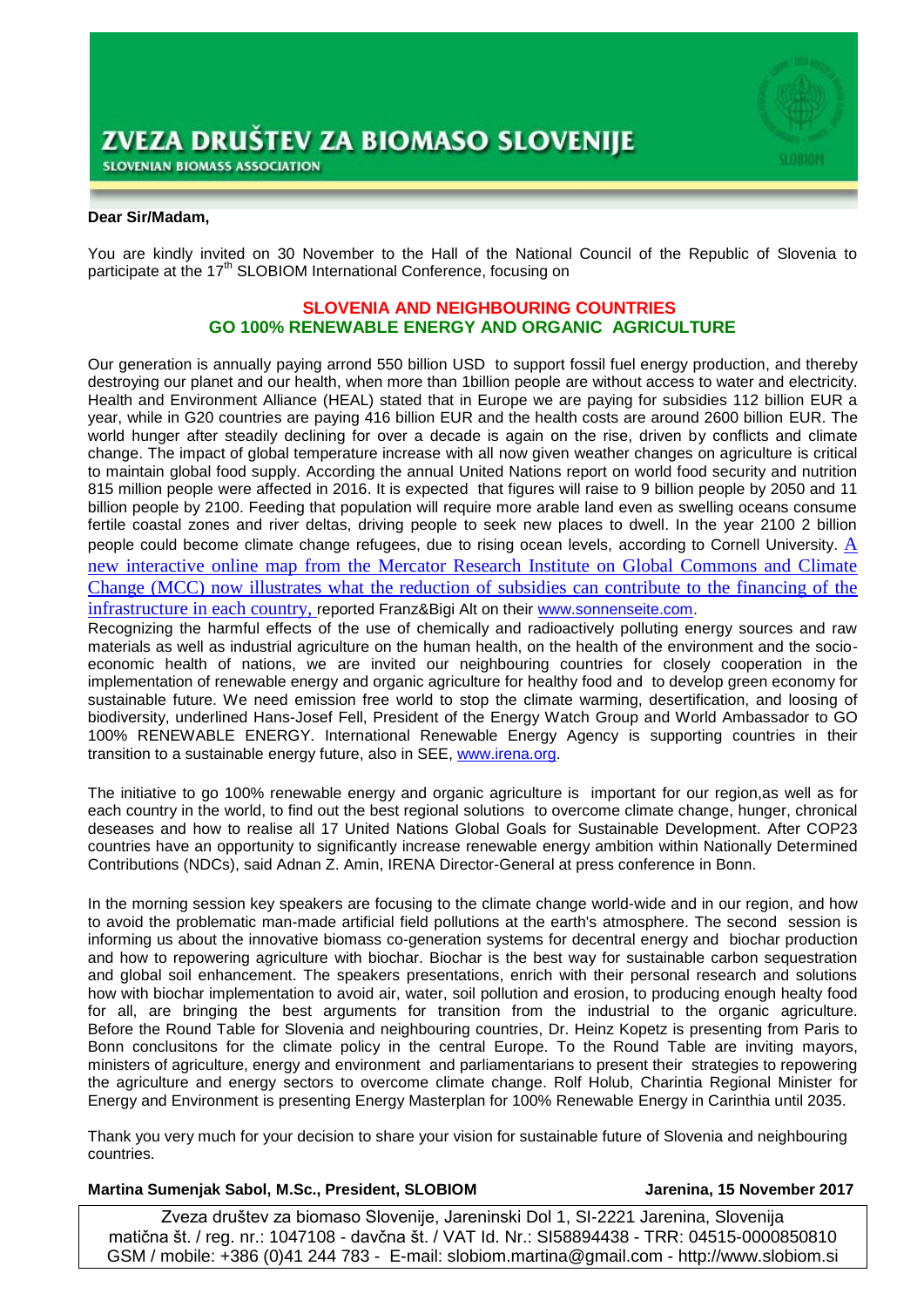

## **PROGRAM**

## **8:40 OPENING OF THE CONFERENCE**

**Branko Šumenjak,** Vice-President , National Council of the Republic of Slovenia Invited Ministers: Slovenian Ministry of Environment and Spatial Planning, Ministry of Infrastructure and Ministry of Agriculture, Forestry and Food **Martina Šumenjak Sabol, M.Sc,** President, Slovenian Biomass Association, SLOBIOM

## **9:00 CLIMATE IS CHANGING**

#### **CHAIRLADY:**

**Prof. Lučka Kajfež Bogataj, Ph. D.,** Head, Department for Agrometeorology, Agricultural Land Management, Economics and Rular Development, Biotechnical Faculty, University of Ljubljana

## **9:05 VIDEO AND SKYPE PRESENTATION: GLOBAL CLIMATE CHANGE**

**Christian König,** Head, Agency for Weather-Climate-Environment, WKU, Erding, Germany

### **9:30 CLIMATE IS CHANGING TOO FAST ALSO IN OUR REGION**

**Prof. Lučka Kajfež Bogataj, Ph. D.,** Head, Department for Agrometeorology, Agricultural Land Management, Economics and Rular Development, Biotechnical Faculty, University of Ljubljana

#### **9:45 NATURAL AND PROBLEMATIC MAN MADE ARTIFICIAL FIELD POLLUTIONS AT THE EARTHS ATMOSPHERE – REMEDIES FOR A HEALTH PROTECTING ENVIRONMENT**

**Dr.Sc. Florian M. König,** Director, Florian M. König Enterprises (FKE) GmbH, Germering, Germany

## **10:20 DISCUSSION**

## **10:40 SLOVENIAN BREAKFAST AND PRESENTATION OF Dr.Sc. Florian M. König HEALTH PROTECTING SYSTEM**

### **11:00 BIOMASS FOR ENERGY AND BIOCHAR PRODUCTION AND ITS IMPLEMENTATION IN SOIL CULTIVATION, FOR SUSTAINABLE CARBON SEQUESTRATION, FOR LOCAL, NATIONAL AND GLOBAL SOIL ENHANCEMENT CHAIRMAN:**

**Ass. Prof. Dušan Klinar, Ph. D.,** Senior Professional Associate Researcher, Scientific Research Centre Bistra Ptuj, SRC Bistra, Ptuj, Slovenia

#### **11:05 COGENERATION AND BIOCHAR PRODUCTION FROM WOOD CHIPS Marcel Huber,** CEO, SYNCRAFT Engineering GmbH, Schwaz, Austria